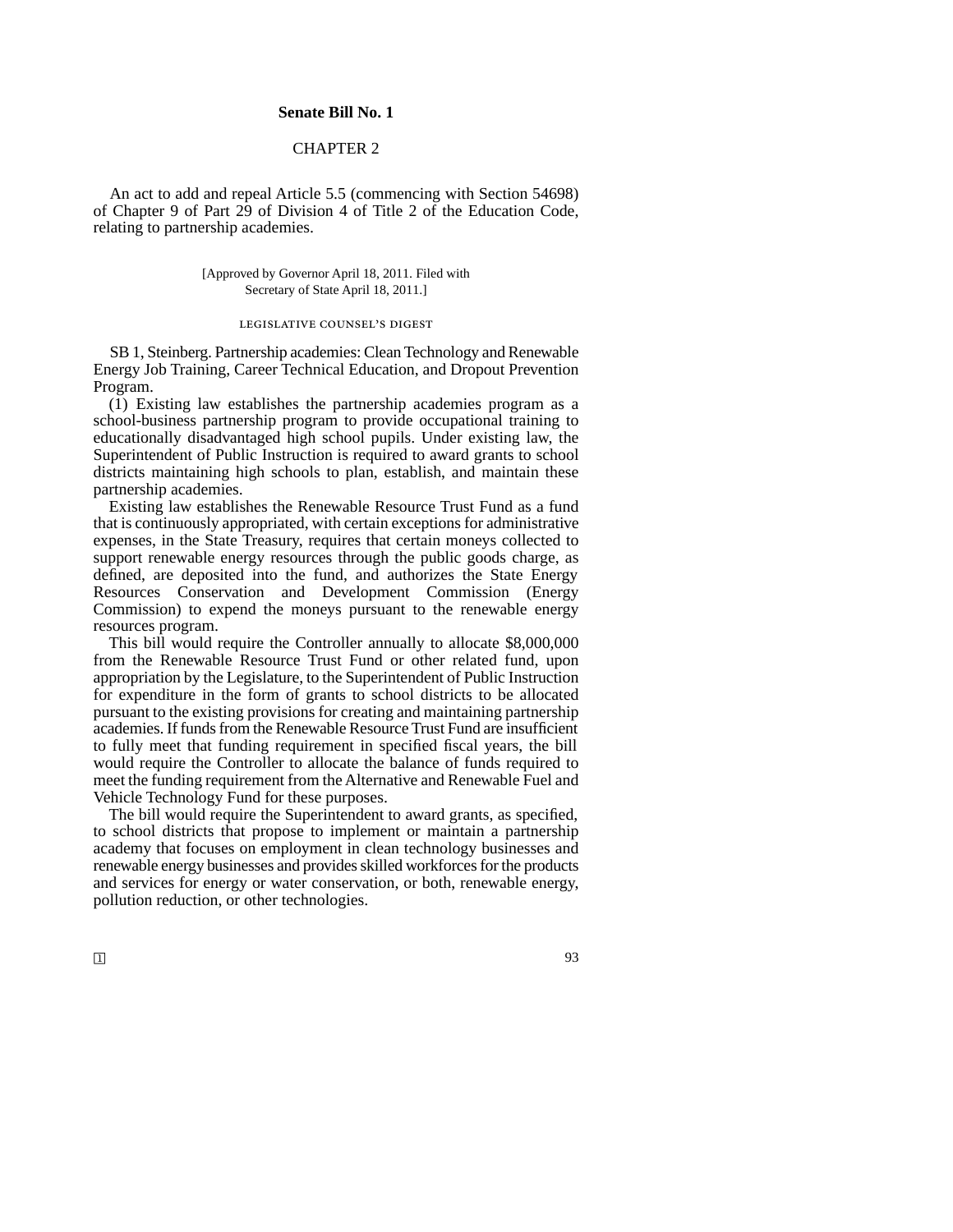The bill would require the Energy Commission, no later than 60 days after the effective date of these provisions, in consultation with the Superintendent, to adopt guidelines to ensure that programs receiving grants reflect current state energy policies and priorities as well as provide skills and education linked to the needs of relevant industries.

The bill would authorize a school district to apply for planning grants for implementing a partnership academy and would allow the Superintendent to expend up to 5% of the funds transferred to the Superintendent to pay the costs incurred in the administration of this program. The bill would require the Superintendent, in consultation with the Energy Commission, to provide a report to the Legislature that includes a description of the curriculum and substance of the programs funded by grants awarded pursuant to these provisions, and specified data. The bill would provide that the bill's provisions would become inoperative on June 30, 2017, and, as of January 1, 2018, would repeal these provisions.

(2) The California Constitution authorizes the Governor to declare a fiscal emergency and to call the Legislature into special session for that purpose. Governor Schwarzenegger issued a proclamation declaring a fiscal emergency, and calling a special session for this purpose, on December 6, 2010. Governor Brown issued a proclamation on January 20, 2011, declaring and reaffirming that a fiscal emergency exists and stating that his proclamation supersedes the earlier proclamation for purposes of that constitutional provision.

This bill would state that it addresses the fiscal emergency declared and reaffirmed by the Governor by proclamation issued on January 20, 2011, pursuant to the California Constitution.

*The people of the State of California do enact as follows:*

SECTION 1. Article 5.5 (commencing with Section 54698) is added to Chapter 9 of Part 29 of Division 4 of Title 2 of the Education Code, to read:

Article 5.5. Clean Technology and Renewable Energy Job Training, Career Technical Education, and Dropout Prevention Program

54698. (a) The Legislature finds and declares all of the following:

(1) California's international leadership in renewable energy, energy conservation, clean technology, and climate change policies creates significant opportunities to improve workforce development and educational opportunities for high school pupils in the fields of energy conservation, clean technology, and renewable energy.

(2) California has an opportunity to combine the education and training of both its future college-educated workforce and its highly skilled technical workforce with its effort to reduce high school dropout rates. Clean technology jobs and renewable energy jobs ("green collar jobs") can provide underserved communities with a pathway out of poverty, a new and inspiring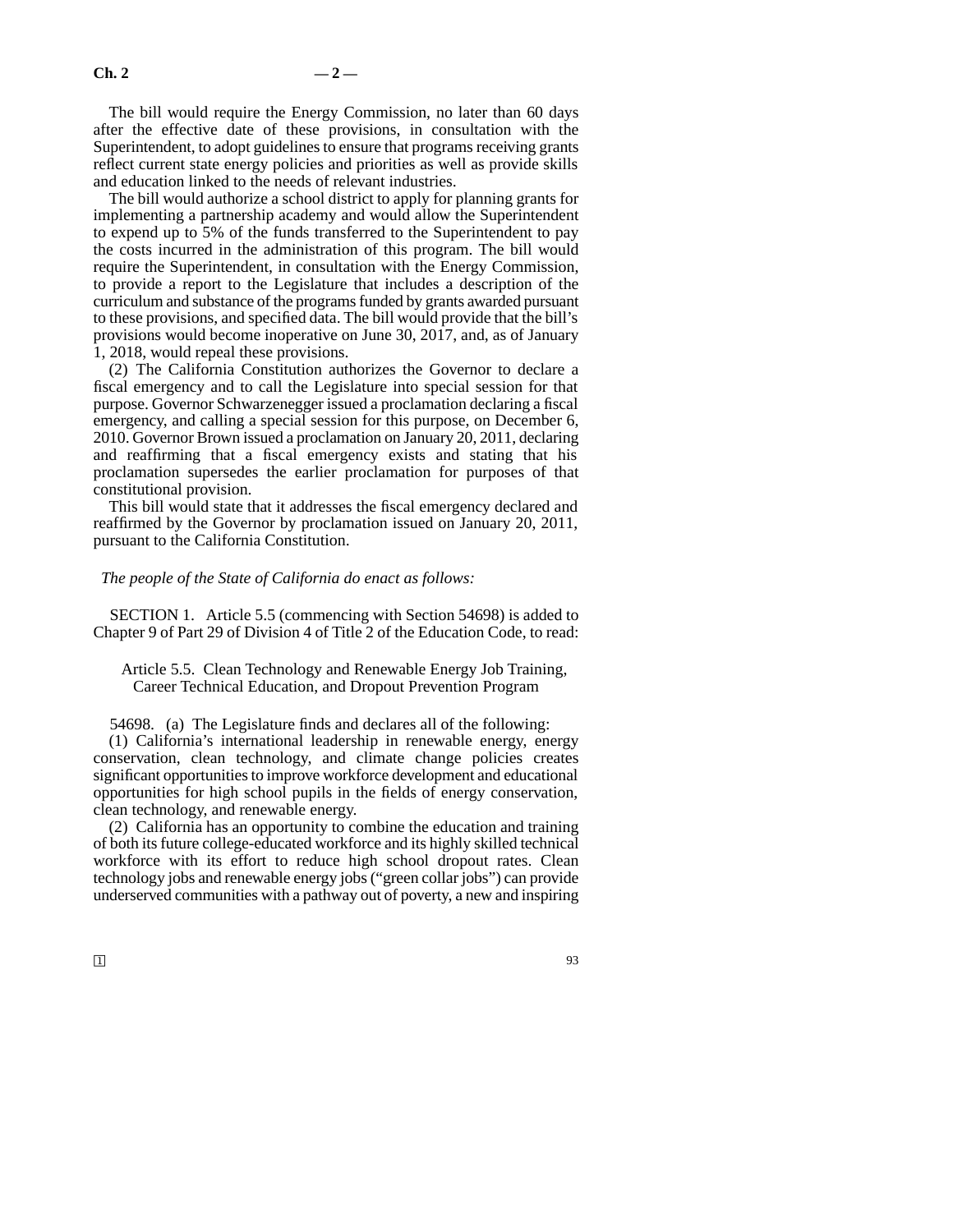focus for educational institutions, and significant statewide economic and environmental benefits.

(3) A poll of at-risk California 9th and 10th graders by Peter D. Hart Research Associates found that 6 in 10 pupils were not motivated to succeed in school. Of those pupils, more than 90 percent said they would be more engaged in their education if classes helped them acquire skills and knowledge relevant to future careers. Career technical education programs that create paths to further education, advanced training, or productive jobs in high opportunity careers can keep pupils engaged and on track toward a diploma.

(4) Investments in delivering pupils the skills and knowledge needed for further education and employment in industries that focus on renewable energy, energy conservation, clean technologies, and climate change mitigation will provide multiple benefits to California in all of the following ways:

(A) Helping to achieve the state's climate change goals required by the California Global Warming Solutions Act of 2006 (Division 25.5 (commencing with Section 38500) of the Health and Safety Code).

(B) Creating employment opportunities for Californians that would otherwise not be fully realized.

(C) Expanding the state's utilization of renewable energy.

(D) Contributing to the growth of clean technology businesses in California.

(5) Absent action, California will miss an opportunity to curtail high school dropout and joblessness rates among its young people and will perpetuate the lack of an integrated education, workforce development, and business infrastructure that otherwise could take advantage of the projected growth in these industries and the corresponding increase in state and local taxes, other public revenues, and additional economic benefits associated with a likely surge in clean technology and renewable energy jobs.

(6) California must prioritize the reduction of high school dropout and joblessness rates among its young people. It must also ensure that pupils have pathways to careers that will help achieve its greenhouse gas reduction goals and contribute to the development of its renewable energy resources.

(b) It is the intent of the Legislature to stimulate the economy of the State of California by creating partnership academies that will lead to the creation of good paying jobs in industries and businesses that are in compliance with the state's environmental protection laws and regulations, providing entrepreneurs and employers the best-trained workforce in the United States, and preparing young people to work in clean, green industries and professions. These jobs would help achieve California's climate change mitigation obligations and conserve our state's vital resources of water, air quality, land, and energy.

54698.1. As used in this article, the following terms have the following meanings:

(a) "Clean technology business" means a business that focuses on one or more of the following: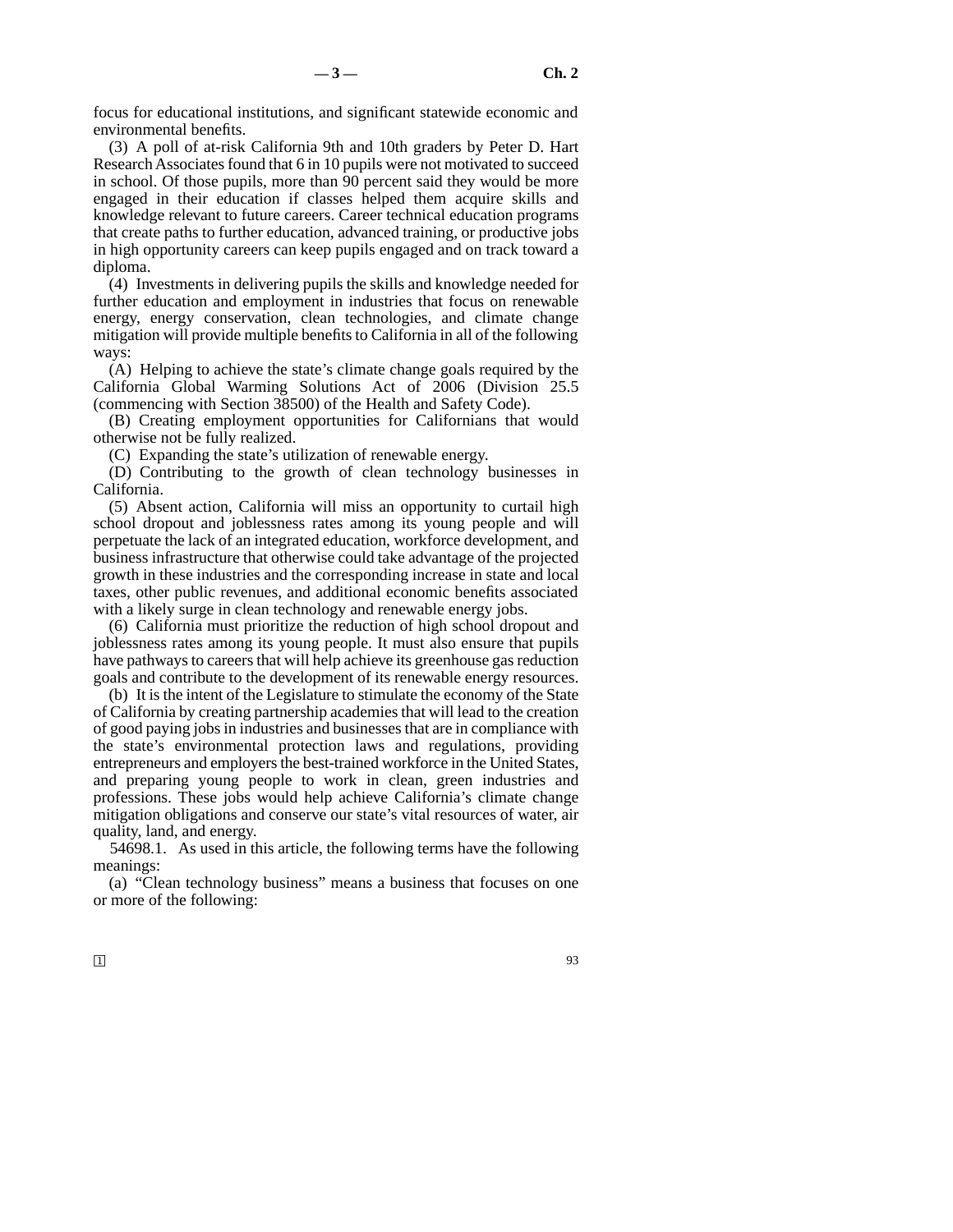(1) Energy audits for determining the energy savings that could be recovered through utility bill financing.

(2) Retrofitting and weatherization activities that increase energy efficiency and conservation.

(3) Energy- and water-efficient public buildings.

(4) Retrofitting and installing energy-efficient household appliances, windows, doors, insulation, and lighting.

(5) Retrofitting and installing water and energy conservation technologies in existing homes, multifamily housing, industrial buildings, commercial and public buildings, and farms, forestlands, and ranches, to improve efficiency, including the use of energy and water management technologies and control systems.

(6) The manufacture, sale, assembly, installation, construction, and maintenance of energy-efficient technologies and renewable energy facilities or the component parts of renewable energy technologies.

(7) Energy-efficient technologies or practices and renewable energy production or the component parts of renewable energy plants and energy distribution, including energy storage, energy infrastructure (including transmission), transportation (including logistics), clean vehicle technology, clean heat and power, and water and wastewater (including water conservation).

(8) Natural resource conservation for the purpose of adapting to climate change, including fish and wildlife habitat restoration, reforestation, native species preservation, invasive species eradication, community tree planting, and other activities that address stressors on natural resources generated by climate change.

(b) "Renewable energy business" means a business that focuses on one or more of the following:

(1) Research and development, manufacturing, generation, development, or maintenance of appropriately sited power line transmission.

(2) Power storage.

(3) Installation, repair, maintenance, or related activities necessary to produce energy from wind, photovoltaic, solar thermal, geothermal, biomass, including cellulosic ethanol, biodiesel, and biomass power, green waste, and fuel cells.

54699. (a) (1) The Controller shall annually allocate the sum of eight million dollars (\$8,000,000) from the Renewable Resource Trust Fund established pursuant to Section 25751 of the Public Resources Code or other related fund, upon appropriation by the Legislature, to the Superintendent for expenditure in the form of grants to school districts, that shall be allocated using the same criteria as provided in Article 5 (commencing with Section 54690), except as provided in subdivision (b) of Section 54691, and pursuant to the additional requirements of this article.

(2) If sufficient funds are not available to fully meet the funding requirement of paragraph (1), for fiscal years 2010–11, 2011–12, and 2012–13, the Controller shall allocate the balance of funds required to meet the funding requirement from the Alternative and Renewable Fuel and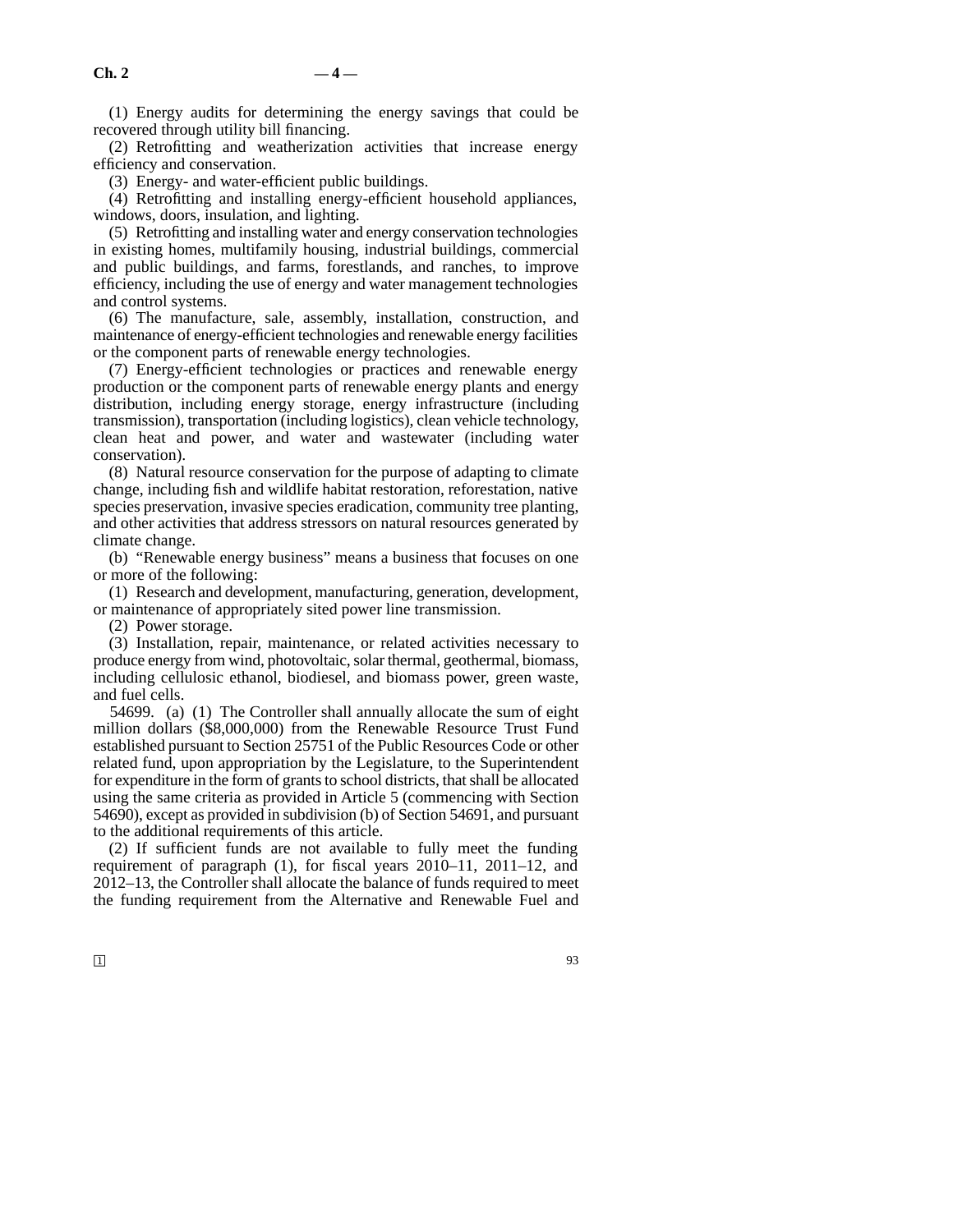Vehicle Technology Fund established pursuant to Section 44273 of the Health and Safety Code, upon appropriation by the Legislature, for expenditure in the form of grants to school districts, that shall be allocated using the same criteria as provided in Article 5 (commencing with Section 54690), except as provided in subdivision (b) of Section 54691, and pursuant to the additional requirements of this article.

(b) The Superintendent shall award grants pursuant to this article to school districts that do all of the following:

(1) Meet the requirements specified in Article 5 (commencing with Section 54690).

(2) Propose to implement a partnership academy, or to maintain an existing academy, that focuses on employment in clean technology businesses or renewable energy businesses and provides skilled workforces for the products and services for energy or water conservation, or both, renewable energy, pollution reduction, or other technologies that improve the environment in furtherance of state environmental laws.

(c) The Superintendent shall review grant applications submitted by school districts in consultation with the State Energy Resources Conservation and Development Commission.

(d) The Superintendent, in consultation with the State Energy Resources Conservation and Development Commission, shall review ongoing programs to ensure that those programs comply with subdivision (b).

(e) (1) No later than 60 days after the effective date of this article, and prior to the department issuing a request for grant applications, the State Energy Resources Conservation and Development Commission, in consultation with the Superintendent, shall adopt guidelines to ensure that programs receiving grants reflect current state energy policies and priorities as well as provide skills and education linked to the needs of relevant industries.

(2) Notwithstanding any other law, any guideline adopted pursuant to this section shall be exempt from the requirements of Chapter 3.5 (commencing with Section 11340) of Part 1 of Division 3 of Title 2 of the Government Code.

(f) (1) The Superintendent shall give priority for grants pursuant to this article according to the following:

(A) First, to school districts that propose to establish partnership academies that are consistent with the guidelines developed by the State Energy Resources Conservation and Development Commission pursuant to subdivision (e).

(B) Second, to school districts that propose to establish a partnership academy at schoolsites that do not currently participate in the partnership academies program pursuant to Article 5 (commencing with Section 54690).

(C) Third, to school districts that would establish a partnership academy at schoolsites that do not currently participate in the green partnership academies program funded pursuant to Section 32 of Chapter 757 of the Statutes of 2008.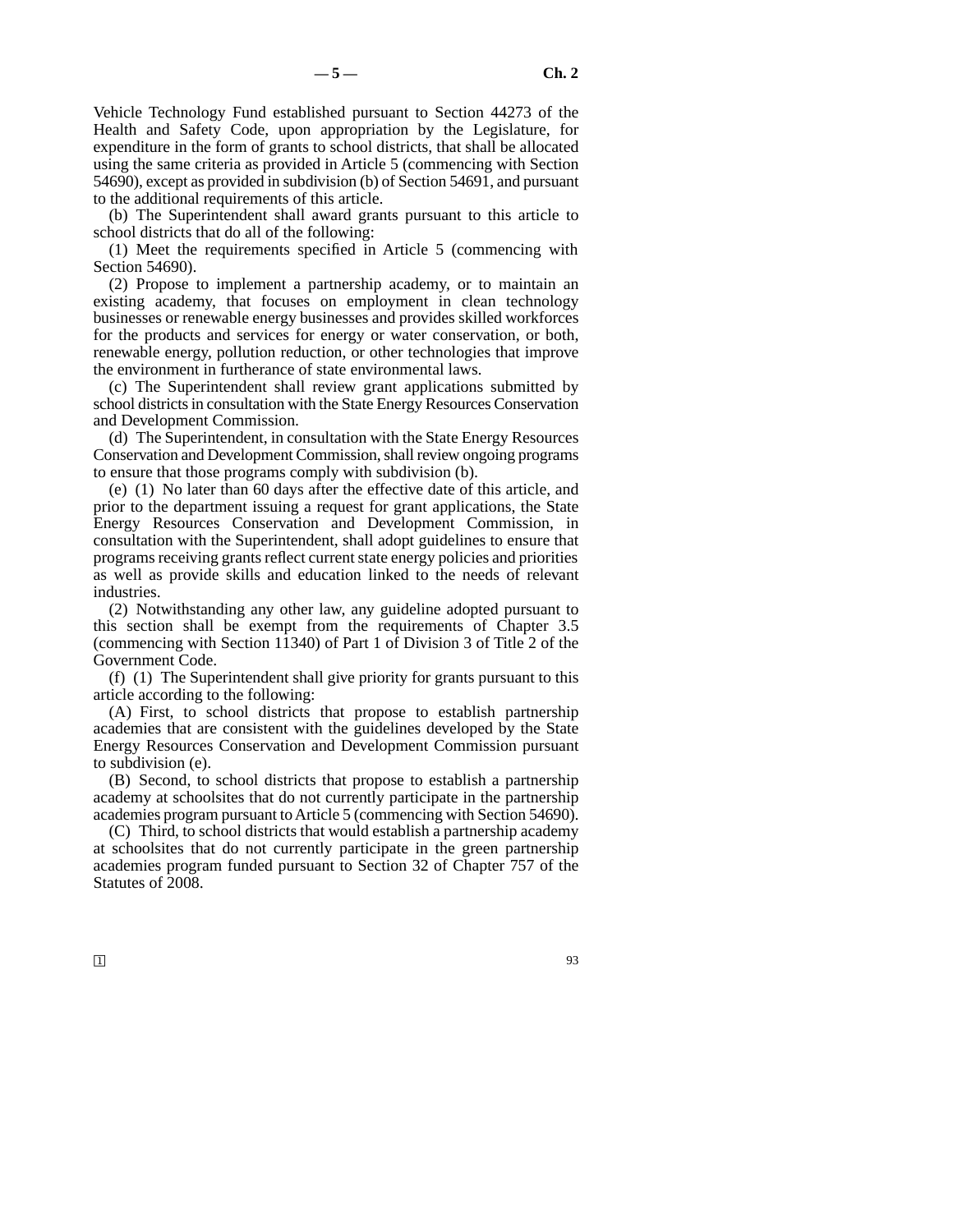(2) Notwithstanding subparagraphs (B) and (C) of paragraph (1), the Superintendent may assign a higher priority to a school district that has received a grant pursuant to the green partnership academies program funded pursuant to Section 32 of Chapter 757 of the Statutes of 2008, subject to subdivision (d).

(3) The Superintendent shall award grants to a school district to establish or operate a partnership academy pursuant to this article in the following amounts:

(A) A district operating a partnership academy may receive one thousand dollars (\$1,000) per year for each qualified student enrolled in grade 9 in an academy during the first year of that academy's operation, except no more than forty-five thousand dollars (\$45,000) may be granted to any one academy for the initial year.

(B) A district operating a partnership academy may receive one thousand dollars (\$1,000) per year for each qualified student enrolled in either grade 9 or 10 in an academy during the second year of that academy's operation except that no more than eighty thousand dollars (\$80,000) may be granted to any one academy for the second year.

(C) A district operating a partnership academy may receive one thousand dollars (\$1,000) for each qualified student enrolled in any of grades 9 to 11, inclusive, in an academy during the third year of that academy's operation, except that no more than one hundred twenty thousand dollars (\$120,000) may be granted to any one academy for the third year.

(D) A district operating a partnership academy may receive one thousand dollars (\$1,000) for each qualified student enrolled in any of grades 9 to 12, inclusive, in an academy during the fourth and following years of that academy's operation, except that no more than one hundred fifty thousand dollars (\$150,000) may be granted to any one academy for each fiscal year.

(4) For purposes of this section, "qualified student" has the same meaning as described in subdivision (c) of Section 54691, but shall also include a 9th grade pupil who meets the at-risk criteria specified in Section 54690, who is enrolled in an academy for the 9th grade, obtains 90 percent of the credits each academic year in courses that are required for graduation, and successfully completes a school year during the 9th grade with an attendance record of not less than 80 percent.

(g) The Superintendent shall encourage a school district that receives a grant under this article to work and coordinate with regional occupational centers and programs for the required career technical education sequence of courses.

(h) A school district may apply for planning grants, in accordance with subdivision (a) of Section 54691, for implementing a partnership academy pursuant to this article.

(i) Commencing in 2014 and not later than January 1 of each year for which this article is operative, the Superintendent, in consultation with the State Energy Resources Conservation and Development Commission, shall provide a report to the Legislature that includes, but is not limited to, a description of the curriculum and substance of the programs funded by